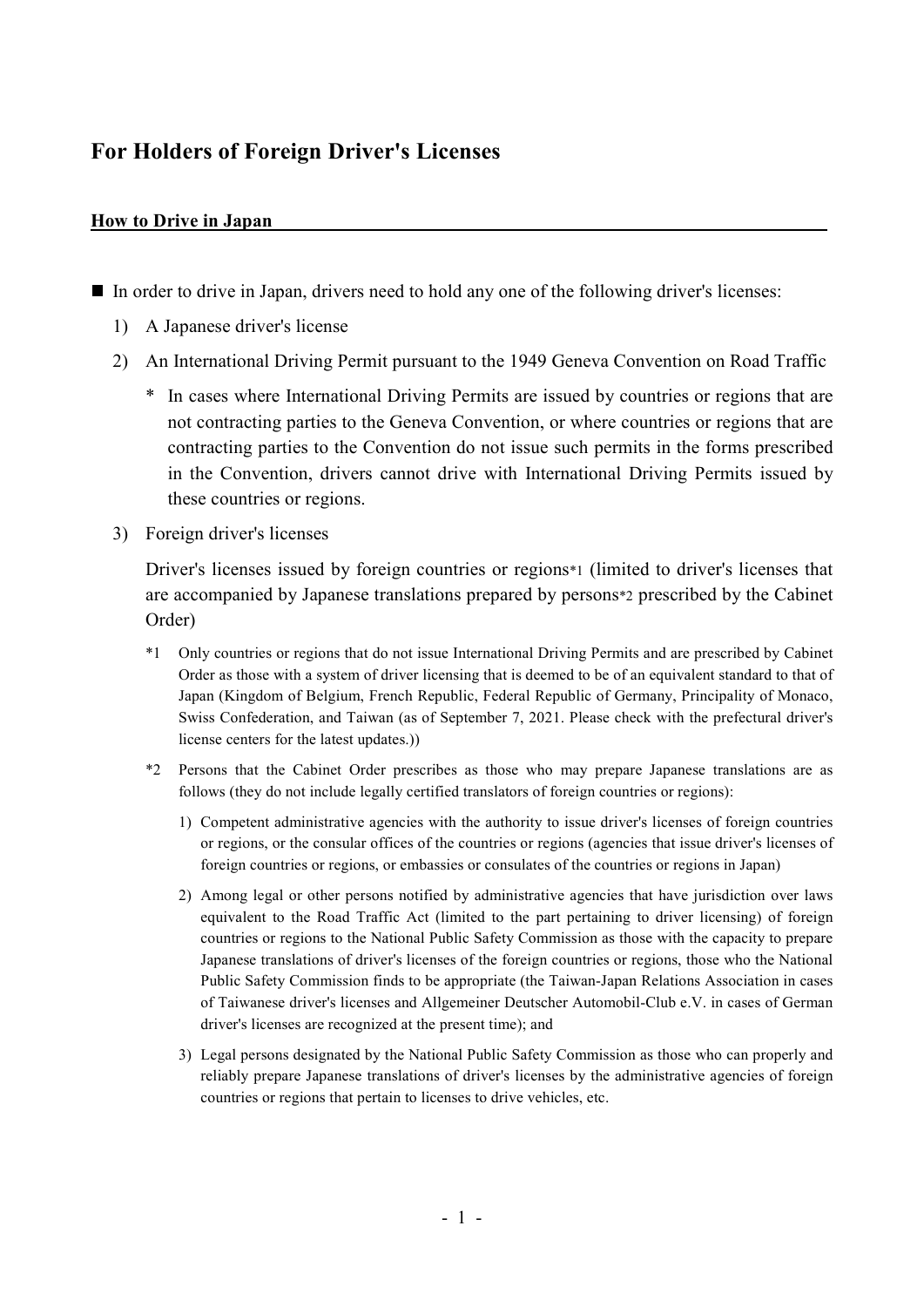- How long are drivers allowed to drive in Japan?
	- 1) Japanese driver's licenses: during the valid period of the Japanese driver's license indicated therein
	- 2) International Driving Permits or foreign driver's licenses: a period of not more than one year after the date of the driver's landing in Japan or the valid period of the International Driving Permits or foreign driver's licenses, whichever is shorter (however, in cases where persons registered in the Residential Basic Book departed Japan after the confirmation of departure, the granting of re-entry permission, etc., and returned to Japan within a period of not more than three months, their date of return to Japan (landing in Japan) shall not be the initial day of reckoning for the period when drivers with an International Driving Permit or foreign driver's license are allowed to drive\*).
		- \* Please refer to the attached figure for the period when drivers are allowed to drive with an International Driving Permit.

# **How to Obtain a Japanese Driver's License**

- When the prefectural public safety commission confirms that persons granted driver's licenses by foreign countries or regions have:
	- (1) Knowledge of road traffic rules and other knowledge on driving motor vehicles, etc.
	- (2) Records of driving motor vehicles, etc.
	- (3) Skills related to driving motor vehicles, etc.

they will be exempted from the Japanese knowledge and skills tests and be able to obtain a Japanese driver's license to drive motor vehicles, etc., the driving of which was allowed by the driver's license of the foreign country or region.

In addition, persons with driver's licenses issued by countries or regions (\*) that have a system of driver licensing that is deemed to be of an equivalent standard to that of Japan will be exempted from the confirmation of their driving knowledge and skills as well.

- \* Please check with the prefectural driver's license centers for the applicable countries.
- Place of application

Driver's license centers, etc., of the prefectural police with jurisdiction for the domicile of the applicant in Japan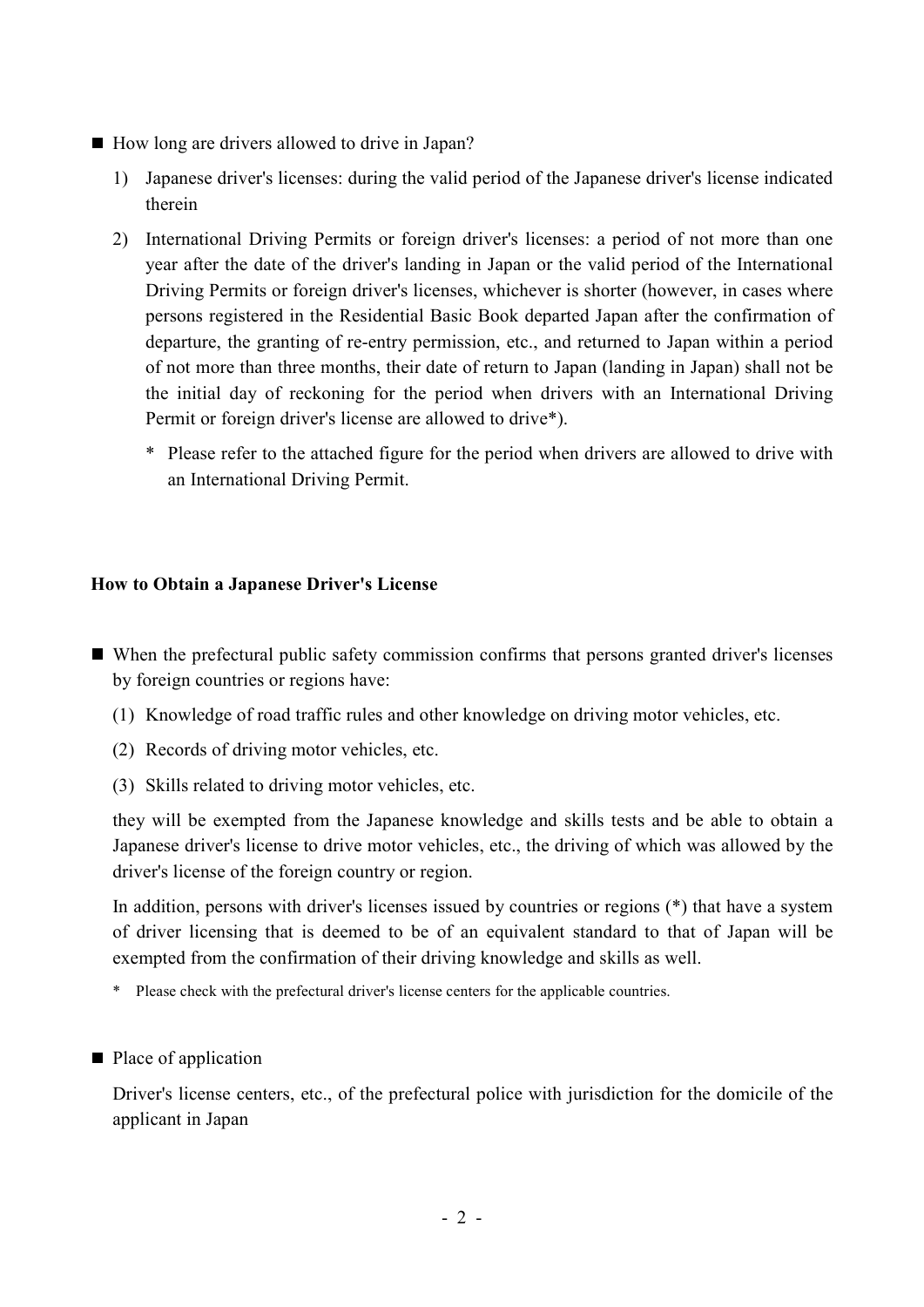## Notes

- 1) The applicant must have stayed in a country or region for a period of three months or longer in total after he or she was granted a driver's license of the country or region (documents that can verify the length of their stay, such as passports with the seals of verification for departure and entry, are required).
- 2) Applications by agents are not allowed. Please ensure that the applicant applies in person.
- Documents, etc., necessary to apply for a driver's license
	- 1) Application form
		- \* Along with the application form, the applicant needs to complete and submit the questionnaire on symptoms of diseases and other matters (available in 18 foreign languages, including English and Chinese). If the applicant has any pertinent question answer, officials will ask him or her about said answer, such as symptoms, in detail.
	- 2) One photo for application
		- \* The photo must be taken within six months of the date of application and be 3.0 cm long and 2.4 cm wide, showing the applicant hatless (the applicant is allowed to cover his or her head with a cloth, etc., for religious or medical reasons, as long as the facial contour of the applicant is clear), in a front-facing pose, from the waist up, and against a solid background, with the name of the applicant and the date and time it was taken written on its back side.
	- 3) An official copy of the applicant's resident record that includes his or her registered domicile (passport, etc., in cases where the applicant is not subject to the Residential Basic Book Act)
	- 4) The health insurance card, Individual Number Card (My Number Card), residence card, etc., of the applicant (for presentation)
	- 5) The driver's license of a foreign country or region (an International Driving Permit alone is not allowed)
	- 6) Japanese translation of the above license (limited to one that is prepared by persons prescribed by Cabinet Ordinance (see \*2 on pages 1) and specifies the type of motor vehicles, etc., which the applicant is allowed to drive under the license, the valid period of the license, and the conditions imposed on the license)
	- 7) Documents that can verify that the applicant stayed in the foreign country or region for three months or longer in total after the license was granted, including the passport with the seals of verification for departure and entry
	- 8) Fees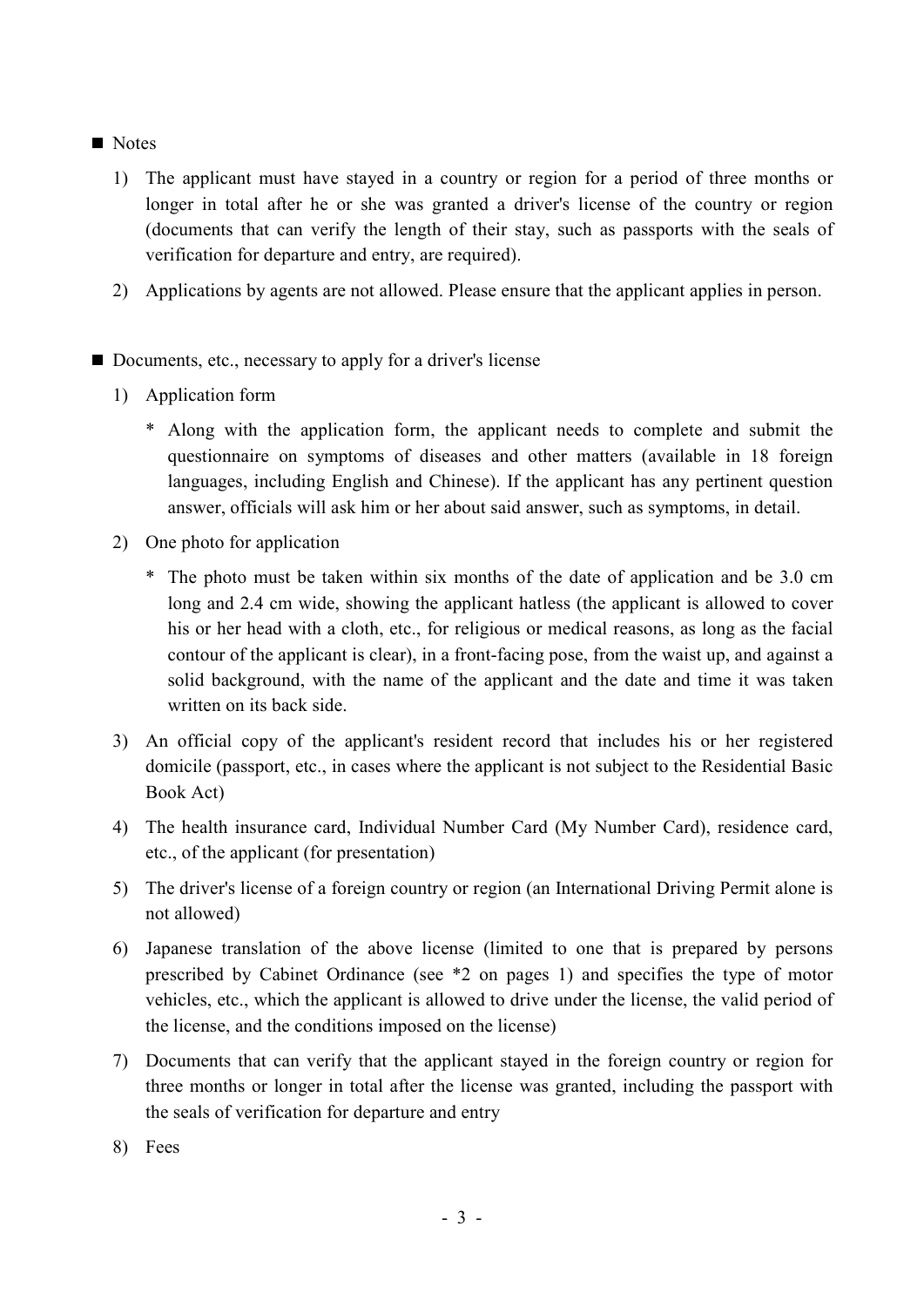### ■ Other Matters

The safety driving consultation desks of the prefectural police, etc., can provide consultations on diseases, disabilities, and other matters.

Please inquire about the details of the place of application, hours for acceptance of applications, documents necessary for application, fees, and any other matters to the driver's license centers of the prefectural police where you are applying.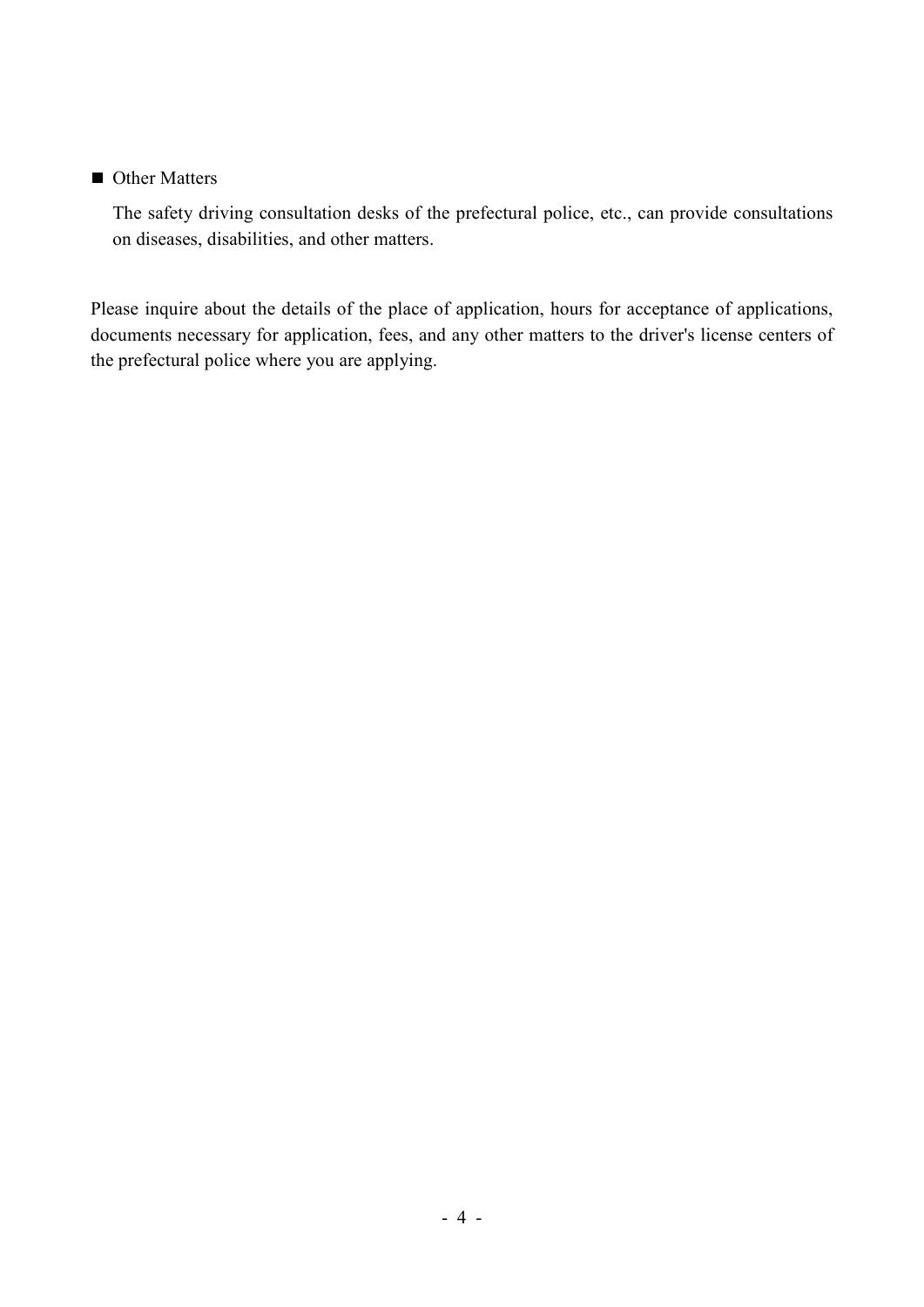# **How Long Drivers with International Driving Permits Are Allowed to Drive**

# **1 If persons not registered in the Residential Basic Book land in Japan**



**(1) If they landed in Japan for the first time after obtaining an International Driving Permit**

### **(2) If they obtained an International Driving Permit after the first landing in Japan**



### **2 If persons registered in the Residential Basic Book departed from and relanded in Japan**

### **(1) If they relanded in Japan after staying overseas for a period not shorter than three months**